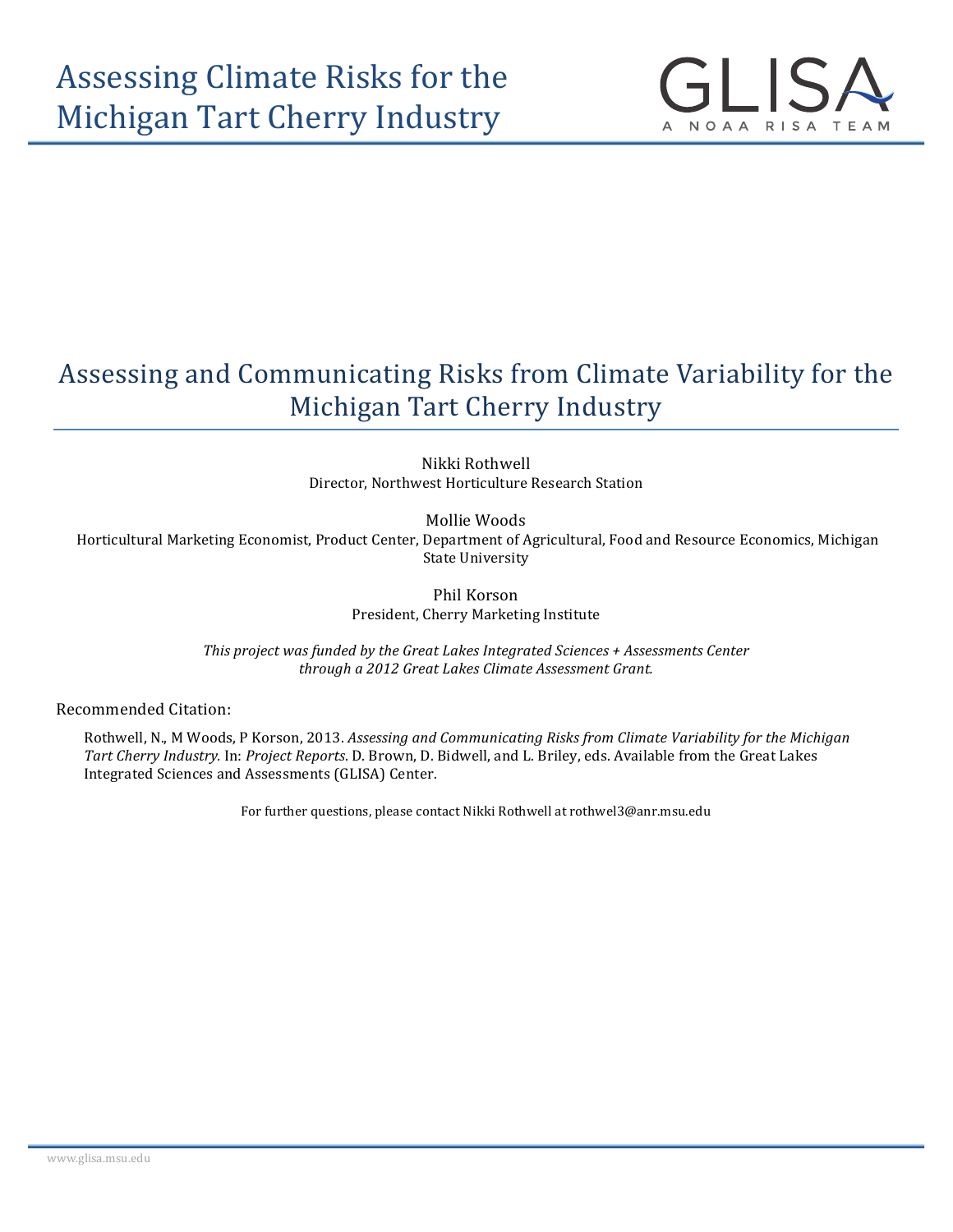## **Contents**

| Objective 2: Industry Wide Meeting on the Impacts of Risks from Climate Variability on the Michigan Tart Cherry Sector  4 |  |
|---------------------------------------------------------------------------------------------------------------------------|--|
|                                                                                                                           |  |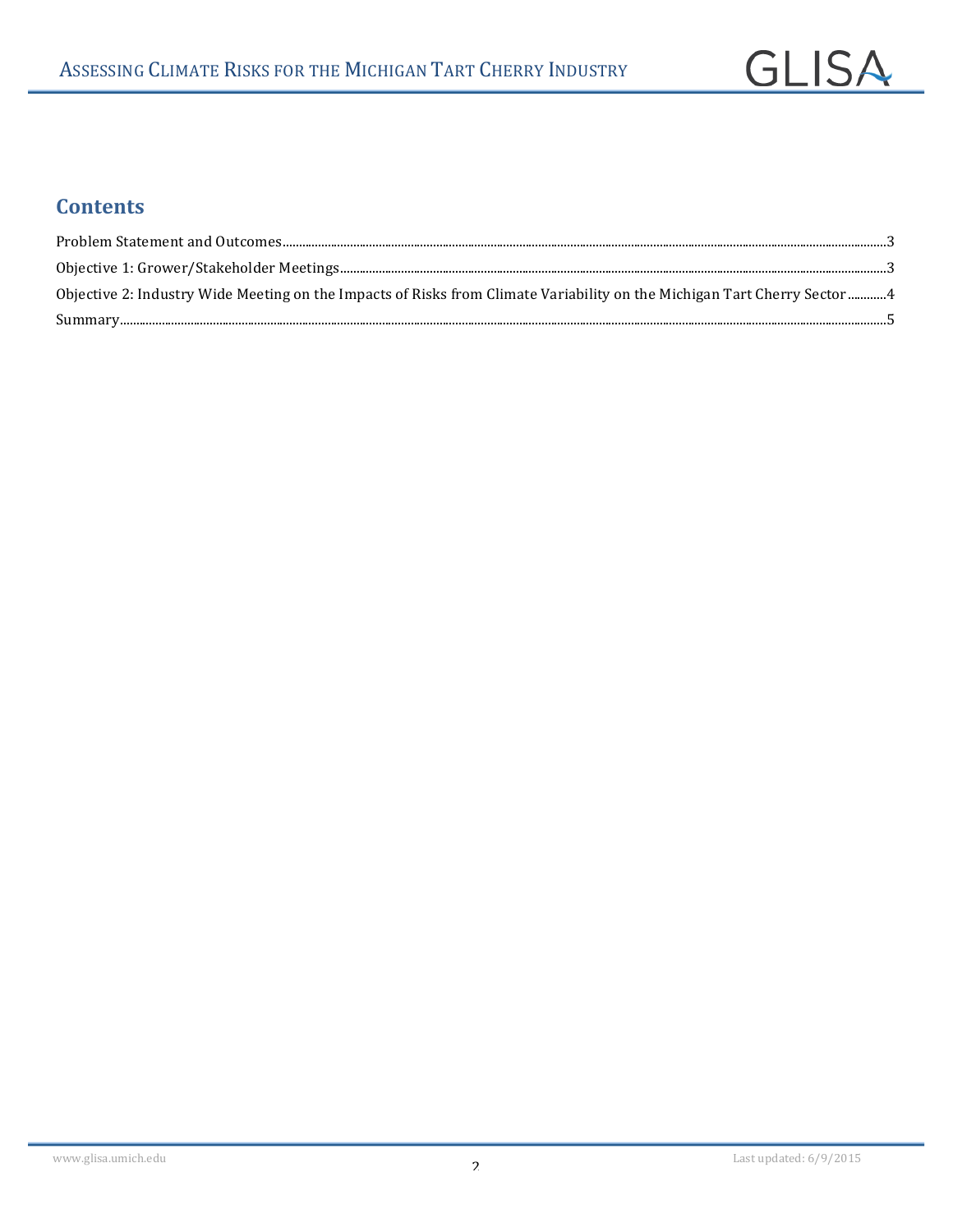# GL ISA

## **Problem Statement and Outcomes**

The Michigan tart cherry industry is the largest in the U.S., routinely producing 70 to 75 percent of the national supply of tart cherries. In 2002, the industry suffered what was then characterized as a hundred vear weather event when nearly all of the tart cherries were lost in a wind freeze. Northwest Michigan, the largest tart cherry production region in the state, was most severely impacted during this freeze, but the whole industry suffered as a result of this unusual weather event. Crop estimates for 2012 suggest that the tart cherry crop in Michigan may once again be lost to a series of weather related events: 1) a mid-March warm-up that pushed the season ahead nearly five and half weeks 2) concurrent loss of dormancy which increased bud susceptibility to cold damage, 3) extremely poor pollination conditions, and 4) freezing temperatures that killed most of the early blooms, particularly in Northwest Michigan. In short, the Michigan tart cherry industry has experienced two devastating weather events in the last decade that have impacted production, markets, and farm sustainability. The purpose of this project was to gather appropriate weather information in order for the Michigan tart cherry industry to make decisions about future investments and to involve GLISA researchers in an iterative communication process with stakeholders in the Michigan tart cherry industry about climate changes impacting stakeholders and the information needs stakeholders have that might be answered in applied climate research.

The three objectives of this research project were 1) to sponsor two small, interactive meetings in 2012 and 2013 between stakeholder groups in the Michigan tart cherry industry and GLISA researchers, 2) to help sponsor an industry wide meeting focused on the impacts of risks from climate variability on the Michigan tart cherry sector, and 3) to publish a white paper targeted tart cherry stakeholder community that serves as a guidance document for the industry and research community about strategic priorities, especially those related to climate variability and extension and outreach, over the next 5-10 years.

## **Objective 1: Grower/Stakeholder Meetings**

The purpose of these meetings was to communicate information needs from growers and other stakeholders as well as to communicate with stakeholders about the impacts of climate variability on the Michigan tart cherry

crop. Two meetings were held with tart cherry growers and stakeholders. The first meeting was held on March 22, 2013 in conjunction with an MSU extension funded meeting and was titled "Carbon, Climate and Energy Discussion". The purpose of this meeting was to elicit stakeholder's willingness to be involved in communication and discussions about climate change and variability in upcoming meetings. Results from this meeting are summarized below:

The second meeting with grower/stakeholders was conducted on March 25, 2013 in Hart, Michigan and was a conversation with two young tart cherry growers about their perspectives on risks from climate variability and their plans for adaptation. These growers had been exposed to discussion on climate change previously at the Northwest Orchard and Vineyard Show in January, 2013 (also a part of this grant funding). Their perspective was also unique since they are two growers under the age of 40 who are involved in fruit production full time. Results from this interview/meeting are summarized below:

- The meeting consisted of a discussion about perceived risks from climate variability and adaptation to those risks. Both young growers produce tart cherries in addition to other fruit and vegetable crops including apples, peaches, plums and asparagus. One of the growers is also a first handler/processor of tart cherries.
- Both growers agree that they had seen more climate variability over the last ten years, especially more large and heavy rain events followed by extended periods of dryness.
- In terms of information for management, both growers felt like they would like to see better management based information for frost protection. For example, a break even or cost/benefit analysis for frost protection installation and use in fruit crops. They felt like fruit growers could benefits from better decision making data and management tools, for example a better network of weather stations closer to frost fan sites would be helpful. They also expressed the need for cost sharing for frost fan installation, especially following 2012 when funding reserves were especially low for most tart cherry growers.
- Other materials the growers were interested in included research on materials to spray between rows of fruit crops to maintain soil moisture or research on the use of cover crops for maintaining soil moisture which they felt impacted tree health and vigor.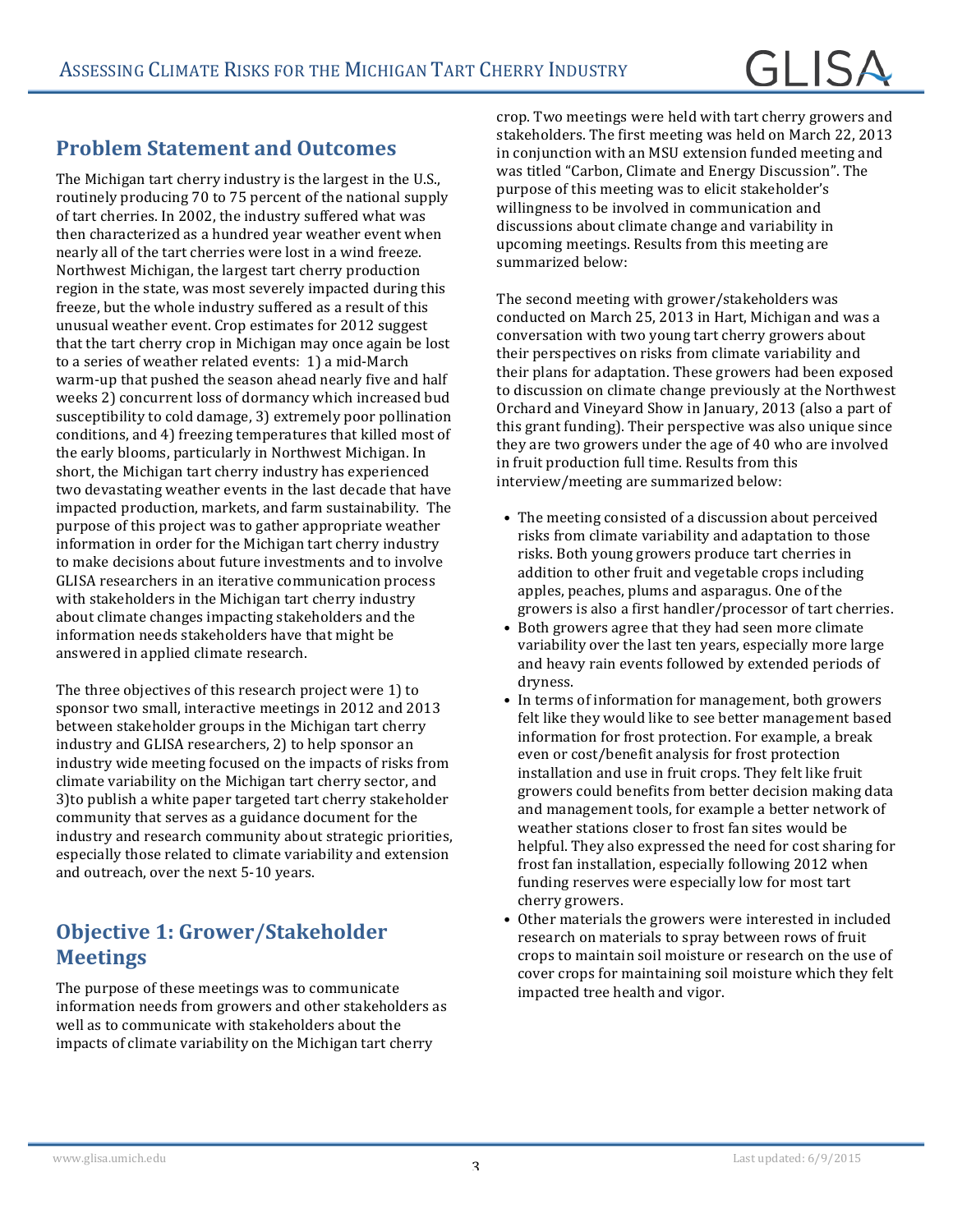#### Table 1. Summary of comments from "Carbon, Climate and Energy Discussion" **March 22, 2013 at Northwest Michigan Horticultural Research Station**

| 15 Stakeholder participants             |
|-----------------------------------------|
| <b>6 MSU/MSU Extension participants</b> |

#### **Among stakeholders:**

- 100% agreed the discussion on climate variability and agriculture was beneficial to their farm operation
- 100% would like to participate in further discussions related to climate and weather variability
- 38% somewhat likely and 62% very likely to change or adopt new practices as a result of this discussion in the next 1-2 years
- 15% somewhat likely and 85% very likely to change or adopt new practices as a result of this discussion in the next 5-10 years
- 100% agreed the event helped facilitate discussions with MSU Extension educators and campus faculty about future research and outreach programming

#### **Comments about climate change**

- "Not different, possibly more influences than previously considered."
- "Today's session helped to bring home some of the climate change issues we are facing."
- "Need to get going on numerous projects that have potential to help."
- "Supportive discussion. Does shorter economic payback in fruit crops lessen risk?"
- "Somewhat surprised and pleased to hear about the need for microclimate data within a farm."
- "Makes me think twice about investing in new plantings of cherries. I think apples might be better option for good sites."

Open comments to the MSUE/MSU team including suggestions for future research projects or extension programming related to climate variability, carbon trading and/or bioenergy

- "Robot bees"
- "Using Ag profit/ Ag finance/ Ag Lease (Oregon State University AgTools.org) to evaluate the economics of new practices."
- "Well defined follow-up and promotion of partnership (aka funding) on all the above."
- "bioenergy maybe if economics warrant.... Under tree frost protection. More accurate weather data. Water management for fruit trees. Measuring crop stress from weather events. Pollinator issue: temp at which blossom won't fertilize even with bees."
- "bioenergy- I'll try to stay abreast of research but will likely not do anything with bioenergy on my farm.... (1) Improvement of varieties, both breeding (tart cherries) and variety testing for Michigan. (2) Frost protection. (3) Improved irrigation and water management. (4) Improved weather data collection and information dissemination (i.e., building on Enviro-weather). (5) Improving pollination. (6) Improved Nitrogen management including with fertilization.

### **Objective 2: Industry Wide Meeting on the Impacts of Risks from Climate Variability on the Michigan Tart Cherry Sector**

Some of the funding from this grant was used to provide travel funding and meals for GLISA researchers and industry stakeholders at the 2013 Northwest Michigan Orchard and Vineyard Show held in Acme, Michigan from January 20-22, 2013. The Northwest show is regularly attended by tart cherry growers and other stakeholders as well as other fruit producers (especially wine grape growers). GLISA funds were used to sponsor the Tuesday, January 22 morning session which featured topics on strategies for adapting to climate change for tart cherry growers. The session also included a grower panel of young and old growers, their perceptions of how climate has changed in the Northwest and how their farms have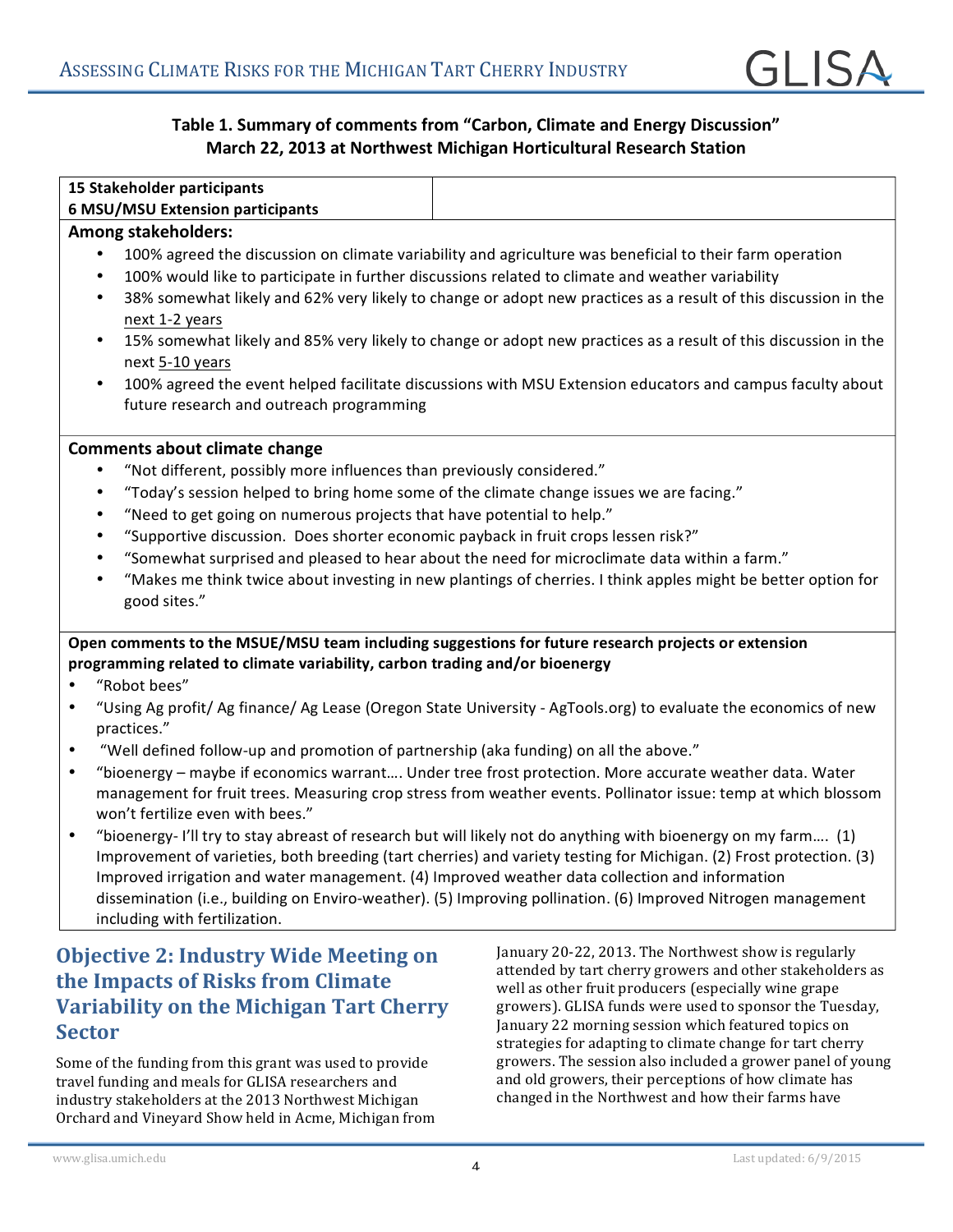adapted and are adapting to increased variability. The program for the morning session is listed in table 2.

During the session on climate variability, a short survey of tart cherry growers was conducted asking about their future plans for adapting to climate change and also about how they collect climate information. Results from that survey are presented in the series of graphs at the end of this document.

#### **Summary**

Results from this work highlight the need for continued support for tart cherry stakeholders in the form of methods to manage more variable growing conditions. Growers in both listening sessions indicated a desire to have more information on evidence based risk management methods, especially on frost protection methods and they specifically mentioned more support for how to use wind fans, support for installation of weather monitoring stations, support in analyzing and using data from weather stations and then tying that information to frost protection measures. Growers at the 2013 Northwest Orchard and Vinevard Show indicated that in light of the 2012 crop disaster that most of them surveyed would be installing or implementing some sort of risk management method and most of these methods centered around frost management measures. Growers at this meeting also expressed interest in crop insurance for tart cherries. A pilot crop insurance program for tart cherries was approved by the U.S. Risk Management Agency in 2013 for use in the 2014 crop year.

#### **Table 2: Climate Variability Session, Tuesday January 22 8:00 a.m. – 12:00 Noon**

| $9:00 - 9:35$   |                                                            |
|-----------------|------------------------------------------------------------|
|                 | <b>Frost Protection Methods in Michigan</b>                |
|                 | Amy Irish-Brown, Michigan State                            |
|                 | University Extension                                       |
|                 |                                                            |
| $9:35 - 10:10$  | <b>CLIMARK: Climate Change and Tart</b><br><b>Cherries</b> |
|                 | Dr. Julie Winkler, Michigan State                          |
|                 | University                                                 |
| $10:10 - 10:30$ | <b>VENDOR BREAK</b>                                        |
| $10:30 - 11:00$ | What to Consider when Evaluating the                       |
|                 | <b>Purchase of Crop Insurance</b>                          |
|                 | Dr. Roy Black, Michigan State University                   |
|                 | Extension                                                  |
| $11:00 - 11:30$ | <b>Climate Variability: How it is Affecting</b>            |
|                 | <b>Decisions on the Farm</b>                               |
|                 | Panel of Growers from NW Michigan                          |
|                 | Jim Bardenhagen, Bardenhagen Farms                         |
|                 | Ken Engle, EngleRidge Orchards                             |
|                 | Don Gregory, Cherry Bay Orchards                           |
|                 | Patrick McGuire, Royal Farms                               |
|                 | Travis Bratschi, Bratschi Orchards                         |
|                 | Bruce Veliquette, Cherry Ke Orchards                       |
|                 |                                                            |
| 11:30-12:00     | <b>CMI Report to the Industry</b>                          |
|                 | Phil Korson, President, Cherry Marketing                   |
|                 | Institute                                                  |
|                 |                                                            |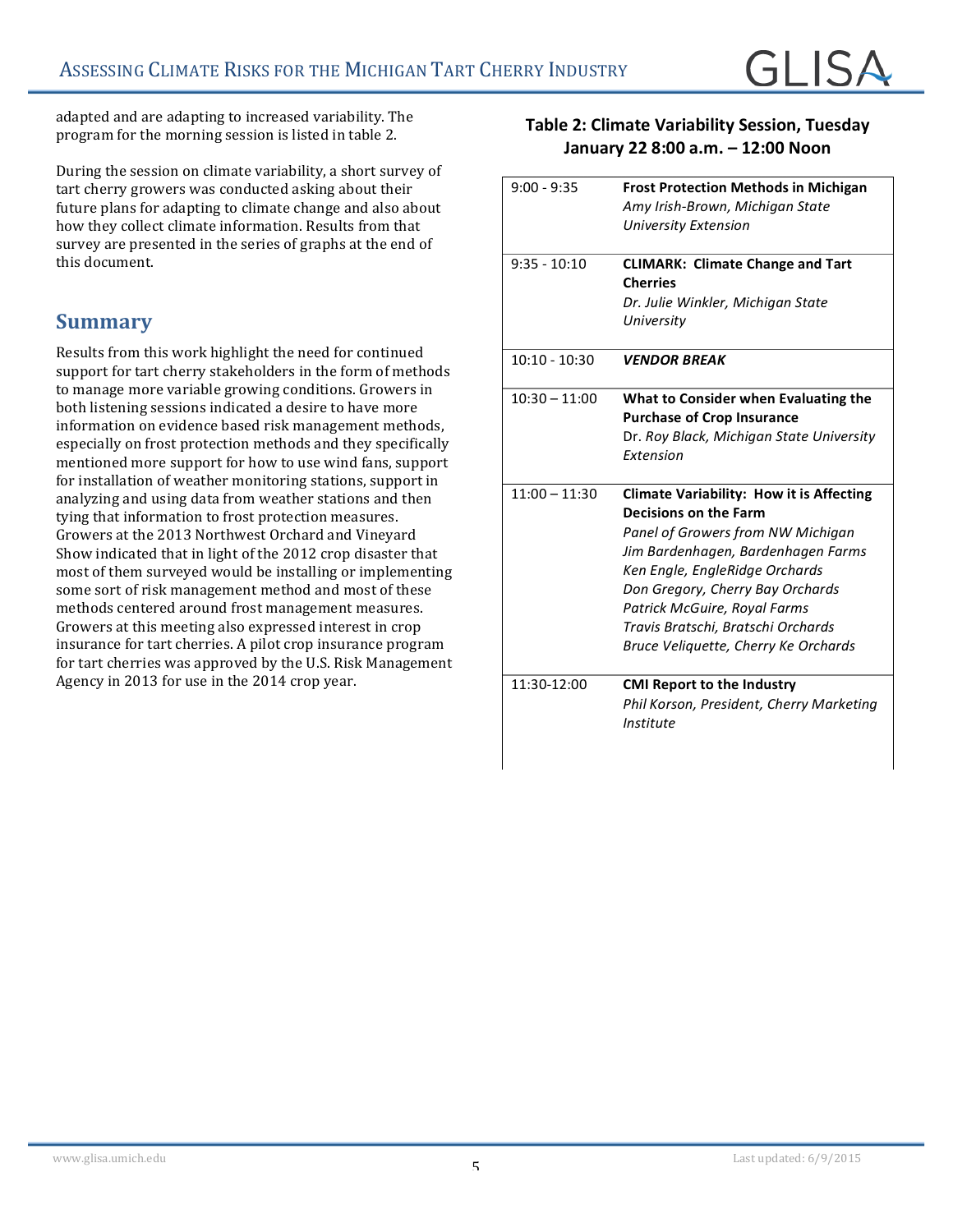

(Other responses included: "clean up border woods to allow cold air drainage" "Clean air drainage pathway" "We have excellent sites (only 2 freeze outs in 100 years)" "none" "none")